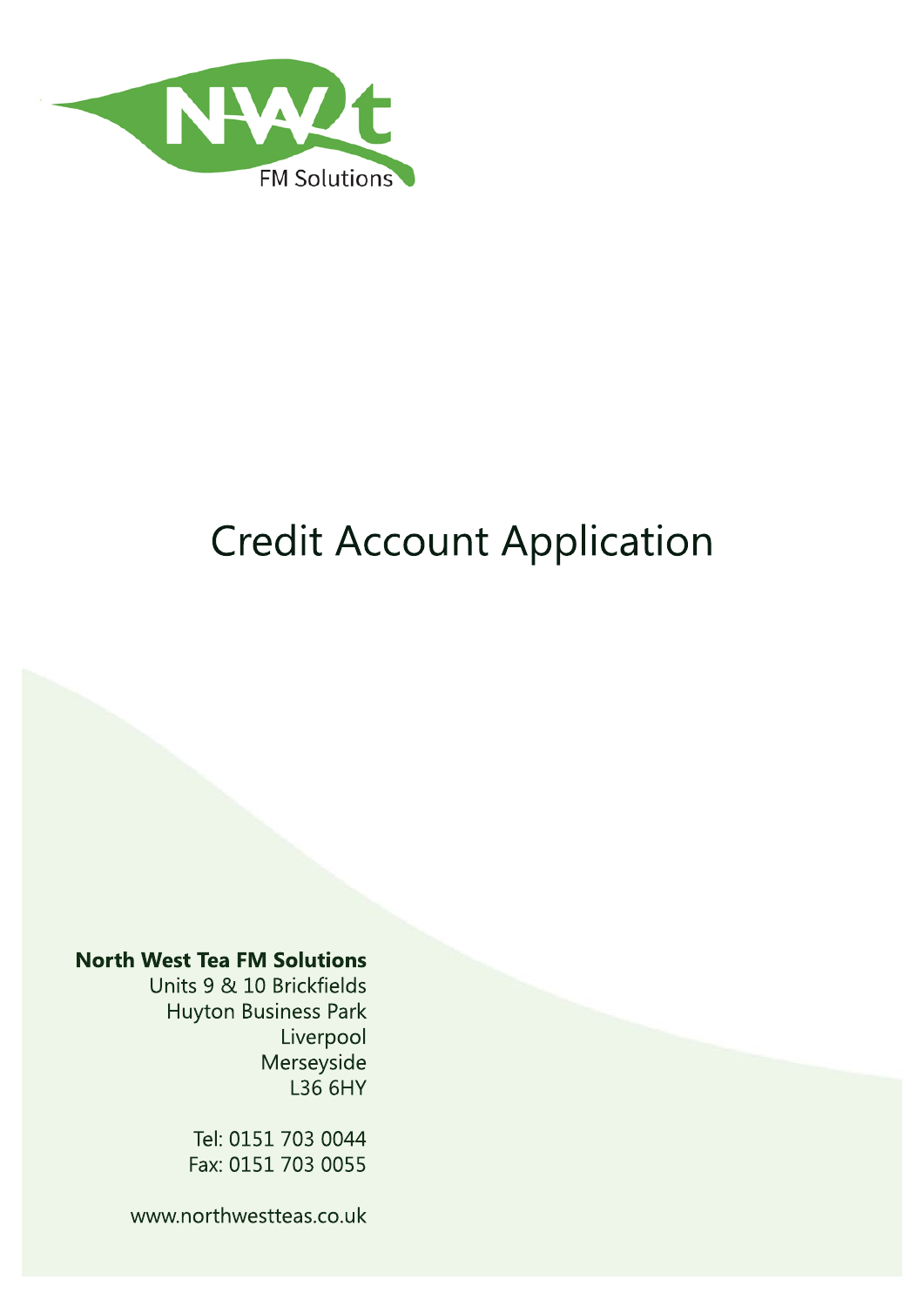

# **CREDIT ACCOUNT APPLICATION & AGREEMENT**

PLEASE COMPLETE IN BLOCK CAPITALS

| LIMITED COMPANY<br>  SOLE TRADER<br>    PARTNERSHIP<br><b>COMPANY TYPE (TICK)</b> |                                |  |
|-----------------------------------------------------------------------------------|--------------------------------|--|
| COMPANY DIRECTOR/SOLE TRADER/PARTNER 1 NAME                                       | PARTNER 2 NAME (IF APPLICABLE) |  |
| <b>ADDRESS</b>                                                                    | <b>ADDRESS</b>                 |  |
|                                                                                   |                                |  |
|                                                                                   |                                |  |
|                                                                                   |                                |  |
|                                                                                   |                                |  |
|                                                                                   |                                |  |
|                                                                                   |                                |  |
|                                                                                   |                                |  |
|                                                                                   |                                |  |
| PLEASE PROVIDE KEY CONTACTS FOR YOUR SALES & ACCOUNTS DEPARTMENTS                 |                                |  |
| <b>SALES CONTACT NAME</b>                                                         | <b>ACCOUNTS CONTACT NAME</b>   |  |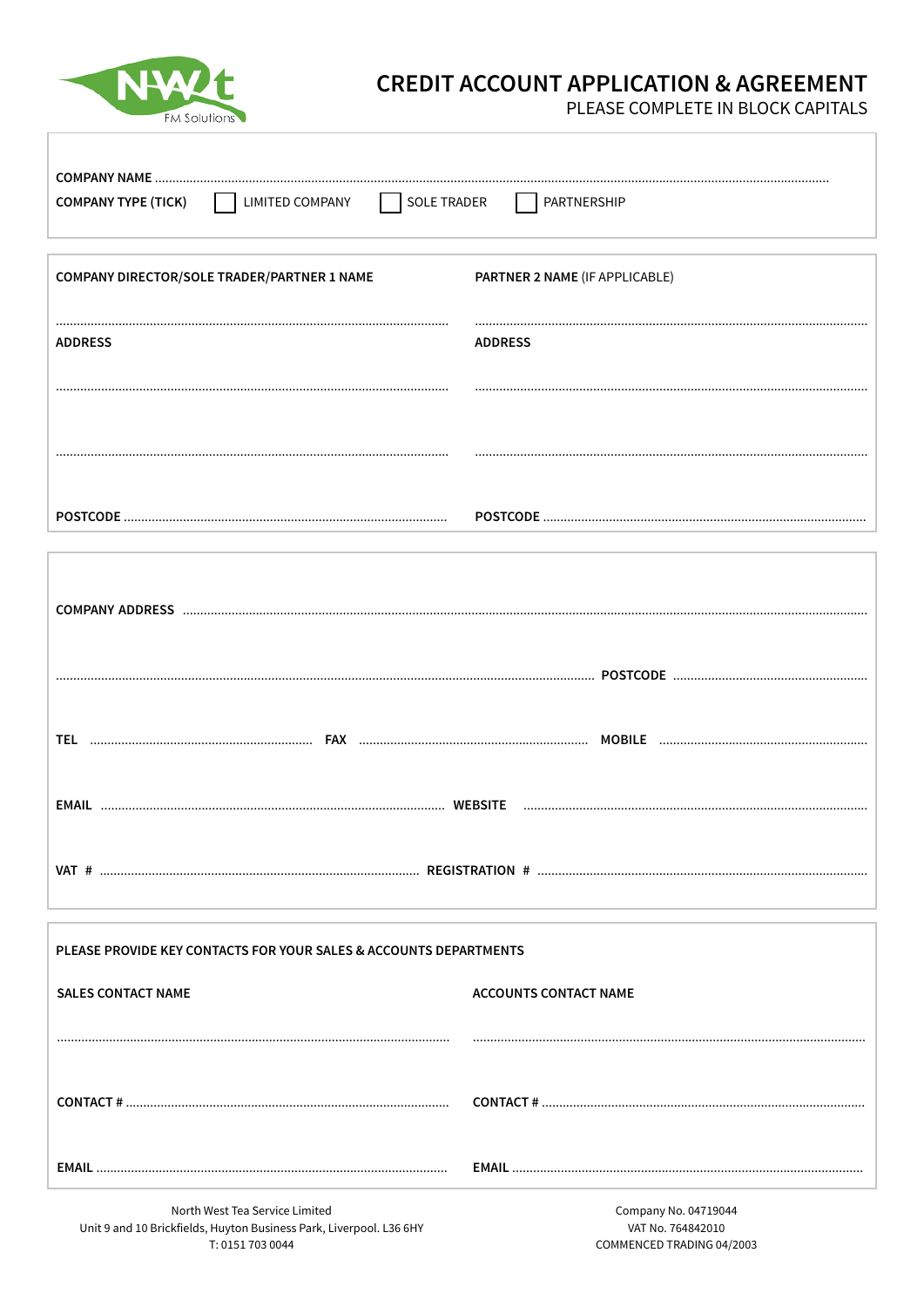

ľ

## **CREDIT ACCOUNT APPLICATION & AGREEMENT**

PLEASE COMPLETE IN BLOCK CAPITALS

| PLEASE ATTACH A SHEET OF YOUR LETTER HEADED PAPER                                                                                                                                                                                                                                                                                                                                                                                                                                                                                                  |  |  |
|----------------------------------------------------------------------------------------------------------------------------------------------------------------------------------------------------------------------------------------------------------------------------------------------------------------------------------------------------------------------------------------------------------------------------------------------------------------------------------------------------------------------------------------------------|--|--|
| £10,000 +<br>£10,000<br><b>ANTICIPATED MONTHLY SPEND</b><br>£1000<br>£5000<br>£2500<br>Credit terms 30 days end of month                                                                                                                                                                                                                                                                                                                                                                                                                           |  |  |
|                                                                                                                                                                                                                                                                                                                                                                                                                                                                                                                                                    |  |  |
| In consideration of North West Tea Service Limited opening an account, it is accepted that all purchases from North West Tea Services Limited, will be<br>in accordance with North West Teas Services Limited standard terms and conditions of sale, a copy of which is enclosed overleaf. I the Buyer, (Business,<br>Organisation or Individual) do guarantee payment of all sums due from the Company to North West Tea Services Limited together with any additional costs<br>incurred. I have retained a copy of the agreement for my records. |  |  |
|                                                                                                                                                                                                                                                                                                                                                                                                                                                                                                                                                    |  |  |
|                                                                                                                                                                                                                                                                                                                                                                                                                                                                                                                                                    |  |  |
|                                                                                                                                                                                                                                                                                                                                                                                                                                                                                                                                                    |  |  |

| PLEASE LIST TWO TRADING REFERENCES WHERE YOU HAVE BEEN GIVEN CREDIT TERMS |  |
|---------------------------------------------------------------------------|--|
|                                                                           |  |
|                                                                           |  |
|                                                                           |  |
|                                                                           |  |
|                                                                           |  |
|                                                                           |  |